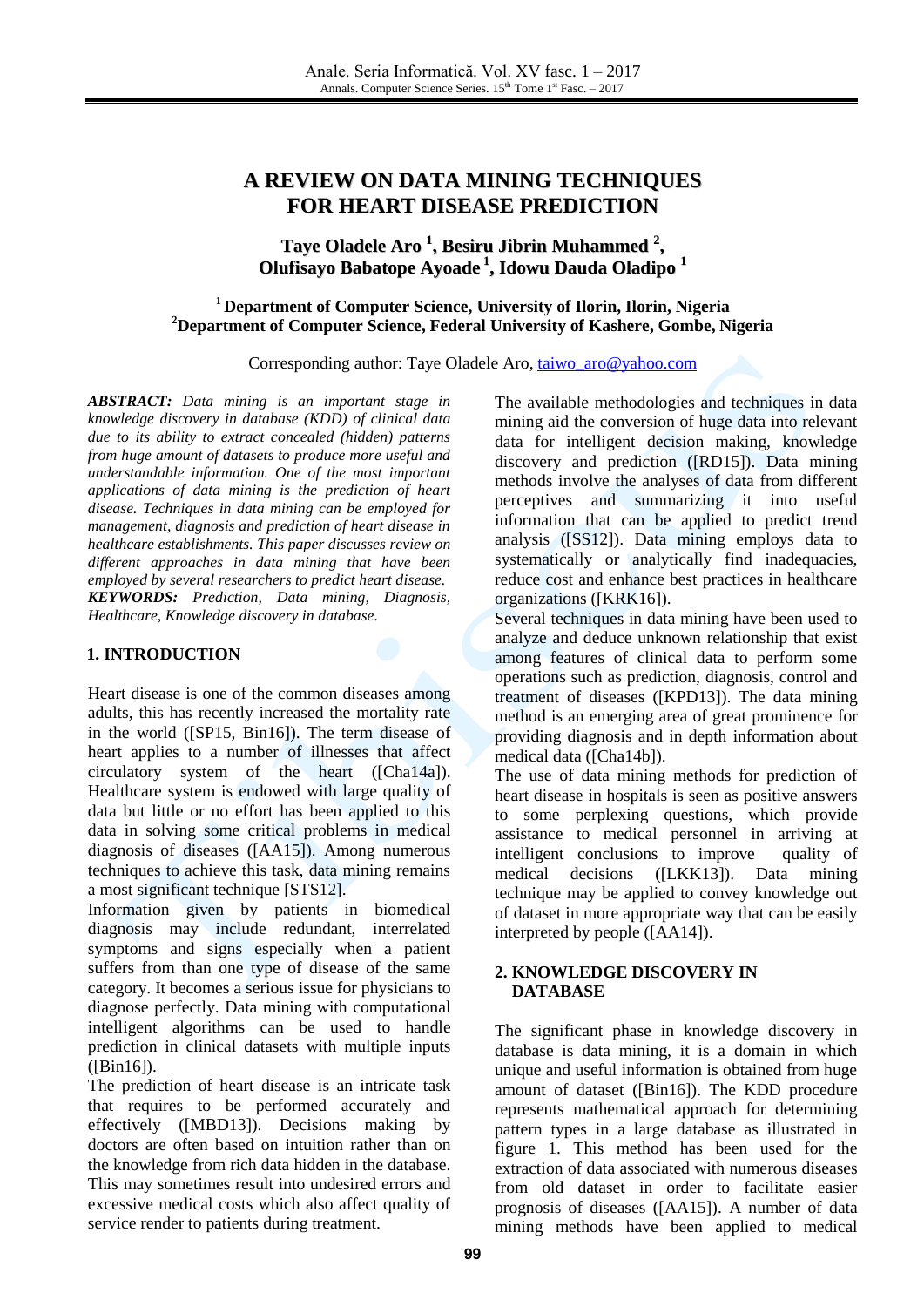prediction of diseases such as heart disease, diabete, cancer and stroke ([Cha14b]).



**Figure 1. Procedures in Data Mining [Cha14b]**

### **3. HEART DISEASE**

Cardiovascular disease (CVD) refers to all the conditions that affect the functioning of the heart, which include coronary heart disease, angina (chest pain) and heart attack ([JCD11]) .

- (a) Coronary Heart Disease (Atherosclerotic):- This disease happens when plaque (substances such as cholesterol, calcium and fat) builds up in the wall of arteries ([SPS13]). The condition narrows the arteries, reduces blood flow to heart muscle. If a blood clot is formed, it might eventually stop flow of blood which results into heart attack or stroke.
- (b)Angina (Chest pain):- The condition occurs when enough oxygen rich blood is not passing through area of heart muscle ([KK16]) Pain may radiate or move to the arm, neck and back.
- (c) Heart Attack:- It happens when blood that flows to the heart muscle is completely blocked. This disorder prevents oxygen rich in blood from reaching heart muscle part. If quick treatment is not taken this can result to serious problems or death.

# **4. TYPES OF DATA MINING TECHNIQUES**

There are many methods in data mining employed for arrangement of data in order to find patterns, these techniques include Association, Classification, Prediction and Clustering ([AA14]).

(a) Classification: - It is an important technique in data mining that identifies relevant features from different classes based on data attribute values ([RD15]). This technique discovers a predictive learning function that categorizes a data into a one of numerous predefined classes ([O+01]). Mathematical methods like linear programming, Decision Trees, Naïve Bayes, Support Vector Machine and Artificial Neural Network are used for classification.

- (b) Prediction:- The prediction method fits in the prognostic model level of data mining ([KRK16]). It determines patterns in data that can lead into a reasonable forecast about the future.
- (c) Association:- It looks for correlation that exists between different attributes in a dataset ([AA14]). It discovers pattern based on a relationship of a particular item when such items are in transaction ([Bin16]). Asssociation is popularly used technique for prediction of heart disease.
- (d) Clustering: This is unsupervised machine learning technique in which no class labels are given. It locates or analyses pattern present in the vast data chunk ([PV01]).

# **5. RELATED WORK**

Several studies have been proposed for which different techniques in data mining employed by researchers to carryout prediction of heart disease. These studies include:

Sen et al. ([SPS13]) proposed data mining diagnosis for coronary heart disease using Neuro-fuzzy integrated approach two level. The system introduces a layered Neuro-fuzzy based method. Input in terms of patient basis information and medical tests were collected. Critical parameters that are mandatory for occurrence of coronary heart disease were taken at first level and the rest taken at second level. The two level method increases the performance of system in predicting disease chances accurately. UCI heart disease database was used to train Neural Network while Fuzzy rules were applied to predict the chances of coronary heart disease as low, medium or critical.

Automated diagnosis of coronary heart disease using Neuro-fuzzy integrated was conducted by ([AG11]). The system combined computational intelligence fuzzy systems, Neural Network and Evolutionary computing. To show effectiveness of the diagnostic mode, simulation for automated diagnosis system was performed using the realistic causes of heart disease. Experimental results suggested that the hybrid system is good for identification of patients with low or high cardfiac risk.

Dangare and Apte ([DA12]) developed an improved system for prediction of heart disease using classification techniques in data mining. The model used Naïve Bayes, Decision trees and Neural Network for classification purpose. The system analyzed prediction for heart disease with more number of input attributes. Medical terms such as blood, sex, pressure cholesterol like 13 attributes were used to predict the chance of patient having heart disease. Two features which include obesity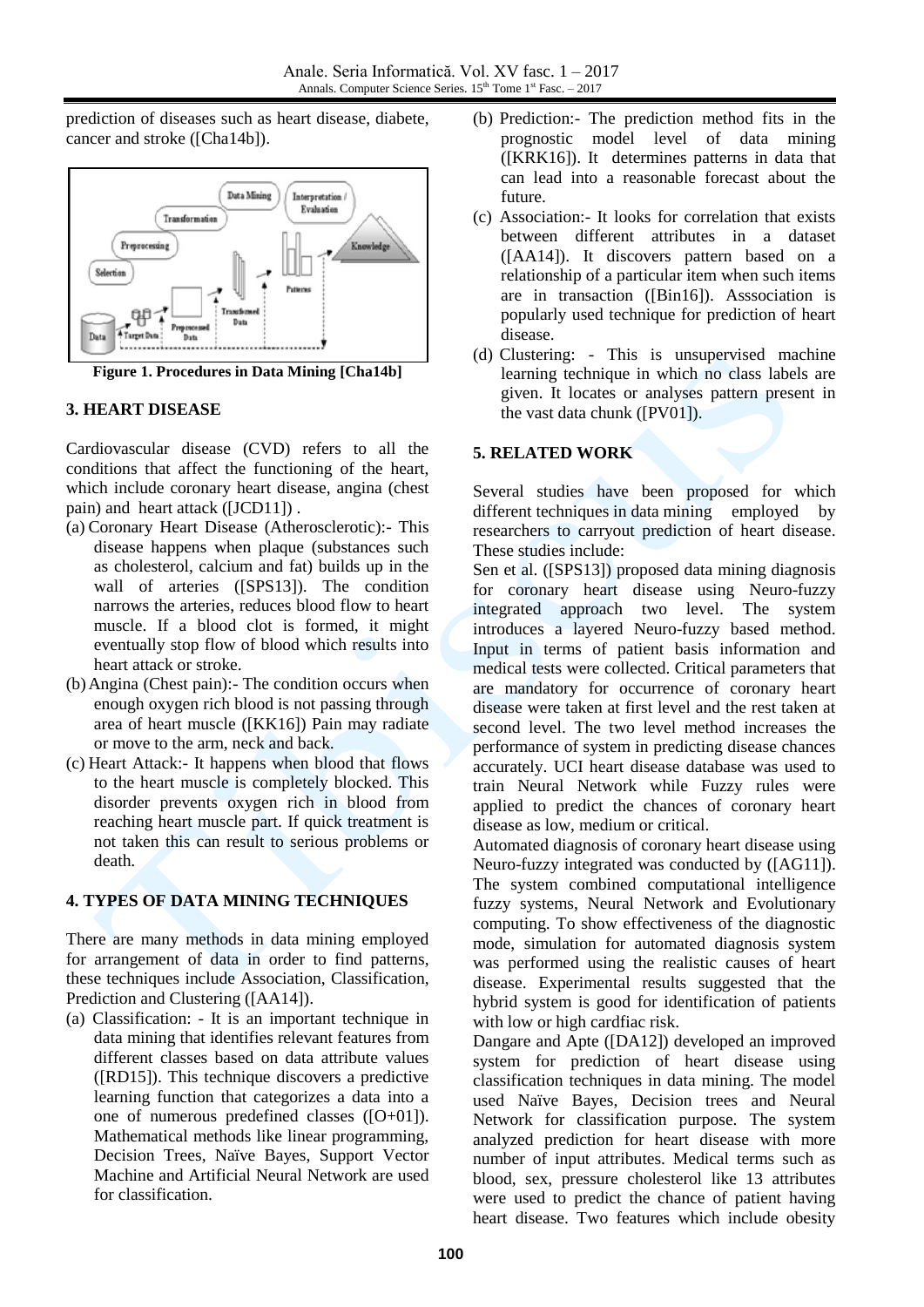Anale. Seria Informatică. Vol. XV fasc. 1 – 2017 Annals. Computer Science Series. 15<sup>th</sup> Tome 1<sup>st</sup> Fasc. - 2017

and smoking were added. The techniques performance compared based on accuracy.The results gave accuracy of 100% for Neural Network, 99.62% for Decision Trees and 90.74% for Naïve Bayes. The comparative analysis carried out showed that out of three classification models, Neural Network predict heart disease with highest accuracy. Bindushree ([Bin16]) conducted general review on prediction of cardiovascular heart hazard analysis and evaluation performance using several techniques of data mining. The study reviewed various performances of algorithms, approaches and results for prediction of heart disease by applying data mining. Result methods, evaluation and summary of findings were discussed. The study concluded that data mining techniques can offer a reliable performance for heart disease prediction.

Shouman et al ([STS12]) applied K-Nearest Neighbour (KNN) in diagnosis of heart disease. KNN was used on a benchmark dataset to investigate its efficiency in heart disease diagnosis. The system also considered the investigation of whether integrating voting with KNN would improve its accuracy. Results revealed that applying KNN achieved an accuracy of 97.4% which was higher than any other published works on the benchmark dataset. The experimental results also further showed that the use of voting could not improve the KNN accuracy in the heart disease diagnosis.

Akhil et al.([ADC13]) presented a genetic algorithm and KNN method to improve heart disease classification accuracy. Genetic algorithm was employed to reduce irrelevant, redundant data attributes and select attributes that contributed more towards classification. KNN classifier was trained to categorize heart disease based on dataset as either healthy or sick. The performance of the data mining approach for heart disease prediction was carried out with 6 medical datasets and 1 non-medical dataset. The results obtained reviewed that integrating KNN and genetic algorithm improved the classification accuracy for many datasets.

Chaudhari and Akarte ([Cha14b]) used a Fuzzy system and K-Nearest Neighbour classifier to perform prediction of heart disease. The study integrated voting with KNN to enhance accuracy in the diagnosis phase. The KNN algorithm proved to be more efficient when implemented with fuzzy rules for certain set of disease. Experimental results showed that KNN performed better when quality datasets was used.

Venkatashmi and Shivsankar ([VS14]) came up with heart disease diagnosis using predictive data mining methods. The work focused on the development of heart disease diagnosis and prediction model based on data mining. Several experiments were used to

compare the performance of various predictive data mining methdos including Naïve Bayes and Decision Tree Algorithms. A clinical database of 13 attributes from UCI Machine leaving Repository was used as a data source. The experimental results showed that Bayes outperformed when compared to Decision Tree.

Ratnakar et al. ([RRJ13]) proposed a model for the prediction of risk level of heart ailment. The study compared the performance of two modelling methods; Naïve Bayes and Genetic Algorithm. Genetic algorithm was mentioned to reduce set of features or factors that contribute more to heart ailment. A conditional probability method known as Naïve Bayes method was applied on antique heart disease database to produce relationships that exist among the factors. The comparative analysis showed that two modelling data mining methods not accurate for prediction of intensity risk level of heart disease. An intelligent decision support system was developed by combining Apriori, Genetic and Fuzzy methods in order to build optimal prediction system for risk level of heart disease.

Jabbar et al. ([JCD11]) used Association Rule mining based on the sequence number and clustering for heart disease prediction. The database was divided into equal partitions. 14 attributes in the dataset were used and each clustering was considered one at a time for computing frequent item sets. The system reduced memory space usuage. Patterns were obtained from the database with significant weight calculation for prediction purpose. The frequent possessing a value higher than a predefined threshold were selected for valuable prediction of heart attack.

Souza ([Sou15]) developed a predictive system for heart disease using methods of data mining. They employed Neural Network, frequent item set generation and K-means clustering as data mining techniques with Apriori techniques to predict whether a person suffers from heart disease or not. Medical profiles such as age, blood sugar, blood pressure and sex were also considered as parameters to predict the chance of a person getting heart disease. These techniques performance were compared through sensitivity, specificity and accuracy. Result reviewed that Artificial Neural Networks performed better than K-means clustering in all the parameters.

### **6. SUMMARY / DISCUSSION**

The prediction of heart disease is an important process in healthcare system which assists individual to commence earlier treatment before it gets to critical stage. Several studies have been proposed for treatment and prediction of heart disease, but most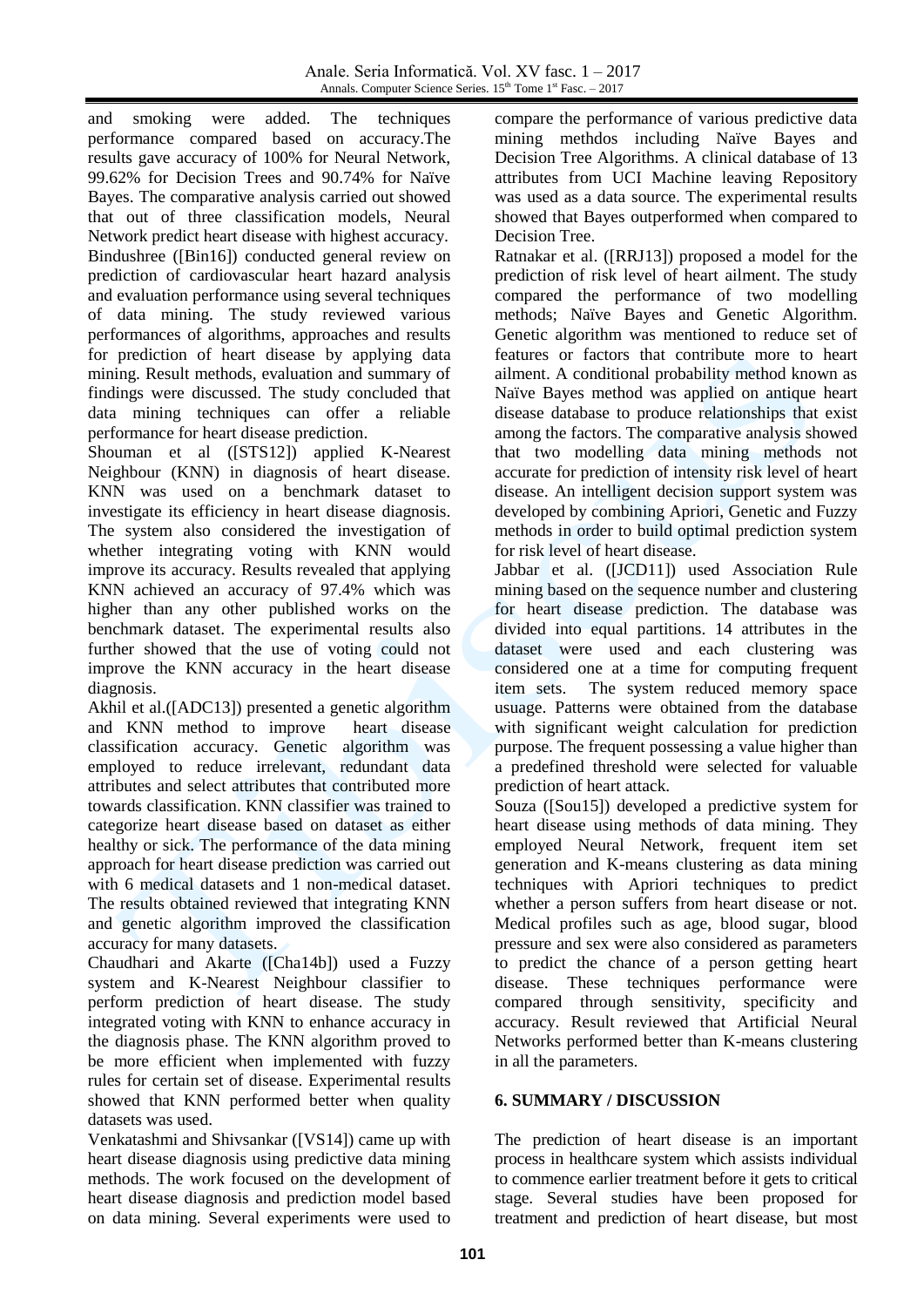commonly proposed algorithms so far engaged data mining classification techniques such as Decision Tree, Artificial Neural Network, Linear Discriminant Analysis, Decision Tree and K-Nearest Neighbour ([AA15]). There is need to identify the performance of each classification method. To handle this work, it is therefore necessary to conduct a comparative performance evaluation on different classification techniques in data mining to reveal the accuracy of each classification techniques. A number of comparative performance analysis of data mining techniques have been done for the prediction of heart disease. The most existing comparative performance evaluation for heart disease prediction with different classification methods only validate using a dataset with just only one data mining software tool ([DA12]). In future work, two or more datasets (Cleveland Heart Disease & Statlog Heart Disease Database) and data mining software tools like Weka, Rapid Miner, Matlab, Orange and Tanagra ([KK16]) should be applied to substantiate and also produce comprehensive comparative performance evaluation for a heart disease predictive system.

In prediction of heart disease, it requires to preprocess and normalize huge data from dataset. An efficient predictive system can be achieved through application of robust preprocessing or feature data reduction techniques on heart disease database such as Random Projection, Principal Component Analysis, Linear Discriminant Analysis. These techniques remove redundant and irrelevant information from the large data prior classification. Therefore, it is important to introduce techniques aforementioned into data mining methods to reduce memory space usuage of data in the database. This will further enable prediction of heart disease to be done in a reasonable time with better accuracy.

### **7. CONCLUSION**

Heart disease remains one of the major leading causes of high mortality in the society. The early prediction is very important in order to reduce the possibility of this disease. Applications of data mining techniques in health care systems have contributed positively to the improvement of predictive system for heart disease diagnosis. This paper has reviewed recent techniques in data mining for heart disease prediction and also suggested future work.

### **REFERENCES**

[AA14] **A. S. Aslam, I. Ashraf** - *Data Mining Algorithms and their applications in Education Data Mining*, Int. J. Adv. Res. Comput. Sci. Mnangement Stud., vol. 2, no. 7, pp. 50–56, 2014.

- [AA15] **O. O. Adeyemo, T. O. Adeyeye** *Comparative Study of ID3 / C4 . 5 Decision tree and Multilayer Perceptron Algorithms for the Prediction of Typhoid Fever*, African J. Comput. ICT, vol. 8, no. 1, pp. 103– 112, 2015.
- [AG11] **A. Q. Ansari, N. K. Gupta -** *Automated diagnosis of coronary heart disease using neuro-fuzzy integrated system*, World Congr. Inf. Commun. Technol., pp. 1379–1384, 2011.
- [ADC13] **M. Akhil, B. L. Deekshatulu, P. Chandra -** *Classification of Heart Disease Using K- Nearest Neighbor and Genetic Algorithm*, Procedia Technol., vol. 10, pp. 85–94, 2013.
- [Bin16] **D. C. Bindushree -** *Prediction of Cardiovascular Risk Analysis and Performance Evaluation Using Various Data Mining Techniques: A Review*, Int. J. Enginnering Res., vol. 5013, no. 5, pp. 796–800, 2016.

[Cha14a] **D. Chandna** - *Diagnosis of Heart Disease Using Data Mining Algorithm*, International Comput. Sci. Inf. Technol., vol. 5, no. 2, pp. 1678–1680, 2014.

- [Cha14b] **A. A. Chaudhari** *Fuzzy & Datamining based Disease Prediction Using K-NN Algorithm*, Int. J. Innov. Engineeering Technol., vol. 3, no. 4, pp. 9–14, 2014.
- [DA12] **S. S. Dangare, C. S. Apte -** *Improved Study of Heart Disease Prediction System using Data Mining Classification Techniques*, Int. J. Comput. Appl., vol. 47, no. 10, pp. 44– 48, 2012.
- [JCD11] **M. Jabbar, P. Chandra, B. L. Deekshatulu** - *Cluster based Association rule mining for Heart Attack Prediction*, J. Theor. Appl. Inf. Technol., vol. 32, no. 2, pp. 196–201, 2011.
- [KK16] **V. A. Kanimozhi, T. Karthikeyan -** *A Survey on Machine Learning Algorithms in Data Mining for Prediction of Heart Disease*, Int. J. Adv. Res. Comput. Commun. Eng., vol. 5, no. 4, pp. 552–557, 2016.